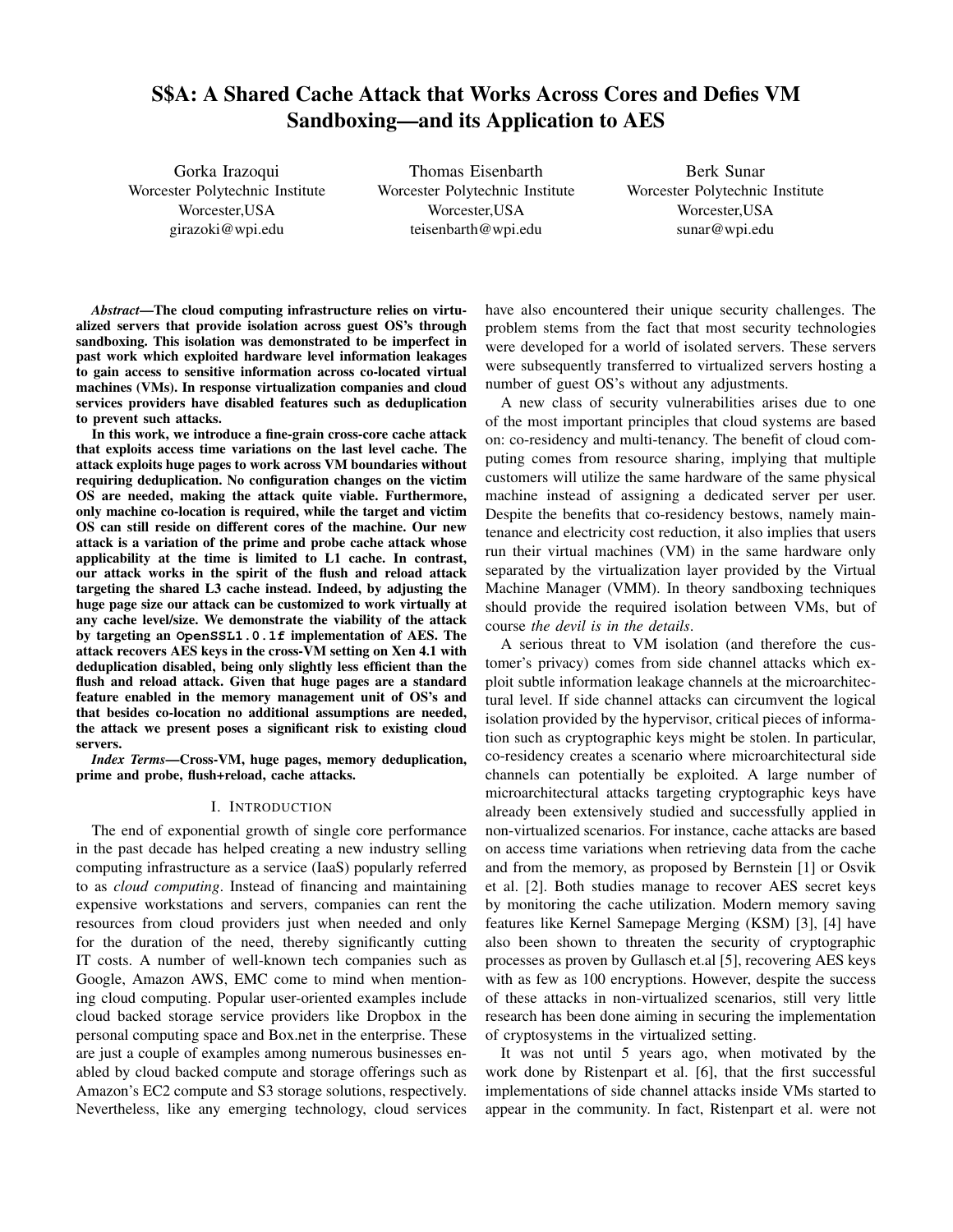only able to co-locate two virtual machines hosted by Amazon EC2 on the same physical hardware, but also managed to recover key strokes used by a victim VM. In consequence, they showed for the first time that side channel attacks can be implemented in the cloud to break through the isolation provided by *sandboxing* techniques.

From that point on, researches have been focusing on recovering fine grain information with new and known side channel techniques targeting weak cryptographic implementations inside VMs, e.g. El Gamal [7] or AES [8]. The *Flush+Reload* technique has proven to be particularly effective when memory deduplication features are enabled by the VMM. Indeed, Yarom et al. [9] demonstrated attack that recovered RSA keys across VMs running in different cores and hosted by KVM and VMware. Later Irazoqui et al. [10] used the same technique to recover AES keys across VMware VMs. The relevance of these studies is highlighted by the prompt security update by VMware, making memory deduplication an opt-in feature that was formerly enabled by default. Recognizing the potential for a security compromise, Amazon never enabled deduplication on their EC2 compute cloud servers.

Even though mechanisms that prevent these attacks have been implemented, the discussion still remains open in the community. Indeed, new side channel attacks (such as the one proposed in this work) compromising the VM isolation techniques may arise, consequently requiring new countermeasures.

### *Our Contribution*

In this work, we introduce a novel cross-core and cross-VM cache-based side-channel attack that exploits the shared L3 cache. The attack takes advantage of the additional physical address knowledge gained by the usage of huge size pages. Thus, the attack is not only applicable in non-virtualized environments but also in the cloud, since huge pages is enabled by default in all common hypervisors, i.e, Xen, VMware and KVM. Unlike the popular *Flush+Reload* attack [9], the new attack does *not* rely on deduplication features (no longer enabled by default in VMware and never enabled on Amazon AWS servers) and therefore, it can be applied with hypervisors not considered in [9], [10] like Xen. Furthermore, the attack is nearly undetectable by the victim, since only a small number of sets are profiled in the L3 cache.

The viability of the new side channel attack is demonstrated on AES in both non-virtualized and virtualized cross VM scenarios. The attack is compared to previous attacks performed on AES in the cloud [11], [10]. The new attack is significantly more efficient than [11], [10] and achieves similar efficiency as [10]. The attack requires very little time to succeed, i.e, the AES key is recovered in less than 3 minutes in fully virtualized Xen 4.1 and less than 2 minutes in VMware ESXI 5.5. In summary, this work

– introduces a new side channel technique targeting the L3 cache enabled by the use of huge size memory pages.

- Shows that the attack can be applied in the cloud since most of the hypervisors allow the usage of huge size pages by the guest OSs.
- Presents the viability of the new side channel technique by recovering AES keys when attacker and victim are located in different cores.
- Demonstrates that the attack is also practical by recovering the AES key in less than 3 minutes in virtualized settings.

We summarize existing cache-based side-channel attacks as well as virtual address translation and cache addressing in Section II. The new side channel attack is introduced in Section III. Results are presented in Section V. Before concluding in Section VII possible countermeasures are discussed in Section VI.

#### II. BACKGROUND

In this section we give a brief overview of the background needed to understand the new attack presented in this work. After summarizing cache side channel attacks, their history and the improvements that have been developed over the last 15 years, a short explanation of Virtual Address Cache Mapping and the previous *Prime+Probe* technique are provided.

#### *A. Cache Side Channel Attacks*

Cache side channel attacks take advantage of the information leakage stemming from microarchitectural time differences when data is retrieved from the cache rather than the memory. The cache is a small memory placed between the CPU and the RAM to avoid the big latency added by the retrieval of the data. Modern processors usually have more than one level of cache to improve the efficiency of memory accesses. Caches base their functionality on two different principles, i.e, *temporal* and *spatial* locality. The first one predicts that data accessed recently will be accessed soon, whereas the latter one predicts that data in nearby locations to the accessed data will also be accessed soon. Thus, when a value is fetched from memory by the CPU, a copy of that value will be placed in the cache, together with nearby memory values to reduce the latency of future accesses.

Obviously, data in cache can be accessed much faster than data only present in memory. This is also true for multilevel caches, where data accessed from the L1 cache will experience lower latencies than data accessed from subsequent cache levels. These time differences are used to decide whether a specific portion of the memory resides in the cache—implying that the data has been accessed recently. The resulting information leakage posses a risk especially for cryptographic algorithms, which might lead to compromise of secret keys. Although many spy processes have been introduced targeting the L1 cache, implying core co-location, lately cross-core spy processes have gained most of the attention. In the latter case, typically the Last Level Cache (LLC) acts as a covert channel, since it is usually shared by all the cores in most modern processors. Cross-core cache side channel attacks are particularly dangerous in cloud settings, where more than one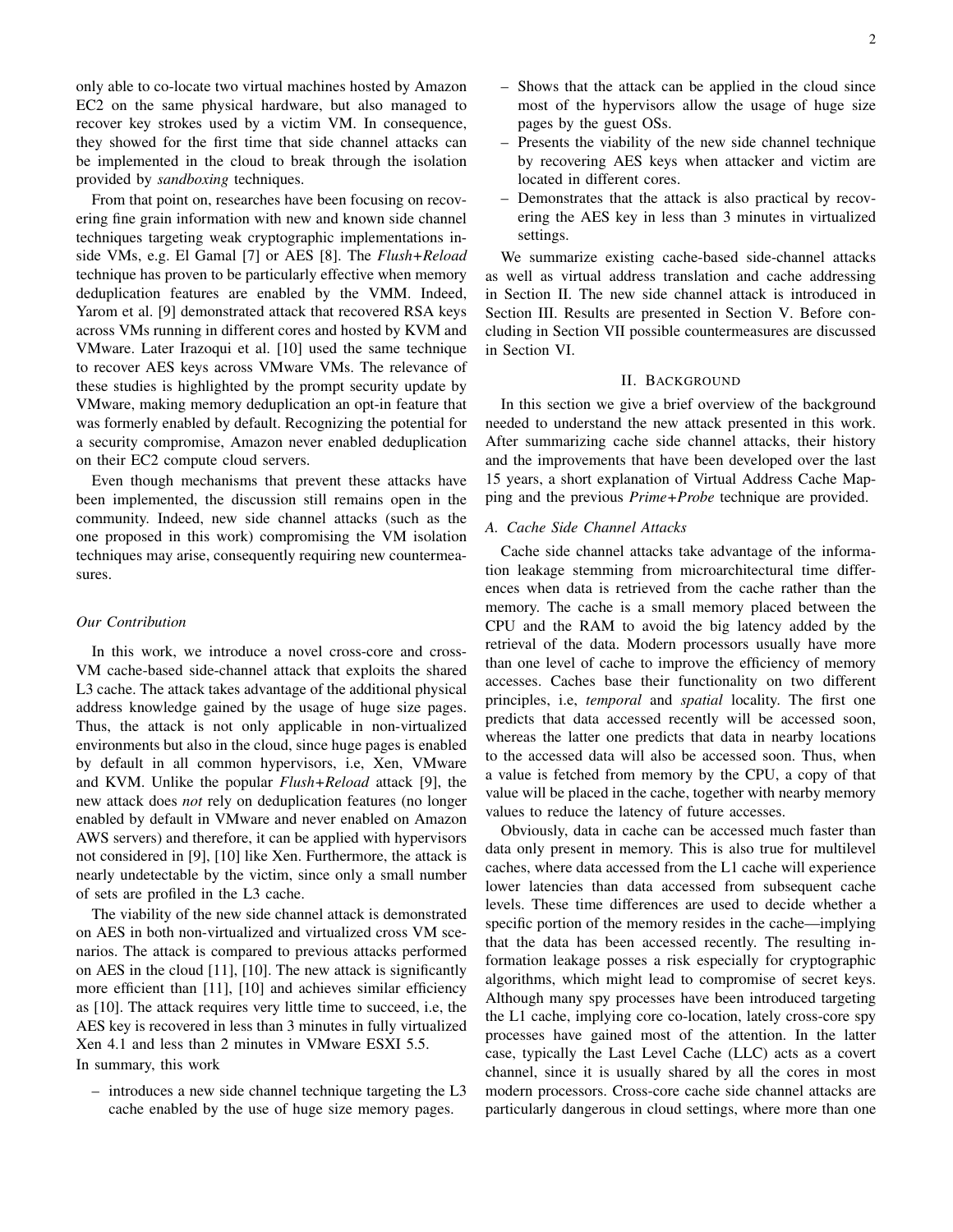user co-reside in the same hardware, and the chance of two users being co-located on different cores is high.

Previous Cache Attacks The cache was first considered to be a suitable covert channel for the unauthorized extraction of information in 1992 by Hu [12]. Kesley et al. [13] also mentioned the possibility of cache attacks based on the cache hit/miss ratio. Later, cache attack examples were studied theoretically by Page [14] whereas Tsunoo et al. [15] investigated timing leakage due to internal table look up collisions.

However it was not until 2004 when the first practical implementations of cache attacks were studied. For instance, Bernstein [1] implemented a cache timing attack targeting AES based on the existing microarchitectural leakage when different memory position are loaded in the cache. He used this leakage to recover the full AES key in some implementations. At the same time Osvik et al. [2] investigated the impact of two different trace driven attacks on AES: *Evict + Time* and *Prime+Probe*. They showed that both methods can be applied in spy processes to recover AES keys. One year later Bonneau and Mironov exploited the cache collisions due to internal table look ups in AES to obtain the secret key [16].

A similar collision timing attack was presented by Acıiçmez et al. [17] targeting the first and second encryption rounds of AES while Neve and Seifert [18] studied the impact of access driven cache attacks in the last round of AES. In 2007 Acıiçmez proved that AES and the data cache were not the only possible target of cache side channel attacks [19]. He discovered leakages in the instruction cache during public key encryptions and applied cache side channel attacks to recover RSA keys.

However, most of the attacks mentioned above were implemented as spy processes in a native OS environment, reducing the practical impact of the attacks in realistic scenarios. It was not until 2009 when Ristenpart et al. managed to co-locate two virtual machines in a public cloud achieving the usage of the same CPU [6] that cross VM attacks on the public cloud were considered practical. Their experiments in the Amazon EC2 public cloud [20] achieved a co-residency success rate of up to 40% with the desired target by using different properties like IP range and instance type. The work also demonstrated that cache usage can be analyzed to deduce secret keystrokes used by a potential victim. Hence, the attack demonstrated for the first time that microarchitectural side channel attacks that require co-location are a potential threat in the cloud setting. Further co-residency detection methods such as traffic analysis later were studied, e.g. by Bates et al. [21].

The research made on detecting co-residency motivated many researchers to apply known side channel techniques in the cloud. For instance, Zhang et al. [22] used the above mentioned *Prime+Probe* technique to detect whether any other tenant was co-located in the same hardware. Shortly later again Zhang et al. [7] recovered El Gamal encryption keys by monitoring the L1 instruction cache in a virtualized setting, again with the *Prime+Probe* spy process. Their experiments were carried out in Xen VMs and they had to apply a hidden Markov model to reduce the noise present in their measurements. Bernstein's attack was also tried in virtualized environments, first by Weiss et al. [8] in ARM processors and then by Irazoqui et al. in VMware or Xen [11].

At the same time new spy processes and improvements over previous techniques were investigated in non-virtualized scenarios. Chen et al. presented an improvement over Acıiçmez's technique to monitor the instruction cache and recover a RSA key [23], whereas Aly et al. [24] studied an improvement on the detection method for the Bernstein's attack. Cache collision attacks on AES and instruction cache attacks on DSA were also further investigated by Spreitzer and Plos [25] and Acıiçmez et al. [26], respectively. On the other hand, Gullasch et al. [5] studied a new side channel technique that would later acquire the name of *Flush+Reload* and that is based on memory saving features like Kernel Samepage Merging (KSM). They were able to recover a full AES key by monitoring the data cache while getting control of the Control Fair Scheduler (CFS) [27]. This new method proved that successful cache attacks can still be implemented in modern processors, contrary to the claim of [28].

More recently, Yarom et al. used the *Flush+Reload* technique to attack the RSA implementation of Libgcrypt [9]. Furthermore, they showed that their attack is applicable in a cross-core and cross-VM setting. Hence, it could be applied in cloud environments, particularly in the VMMs implementing memory deduplication features like VMware or KVM. Shortly later, Benger et al. applied the same technique to recover ECDSA keys [29]. Irazoqui et al. demonstrated that *Flush+Reload* can also be applied to recover AES keys without the need of controlling the CFS, and also proved the viability of their method across VMware VMs [10]. Finally, Zang et al. [30] showed that *Flush+Reload* can recover sensitive information from co-located processes in PaaS clouds.

In a concurrent work, Yarom et.al [31] used the same technique described in this paper to recover a full RSA key in a sliding window implementation by recovering the positions where each ciphertext table entry is accessed.

# *B. Virtual Address Translation and Cache Addressing*

In this work we present an attack that takes advantage of some known information in the virtual to physical address mapping process. Thus, we give a brief overview about the procedure followed by modern processors to access and address data in the cache [32].

In modern computing, processes use *virtual memory* to access requested memory locations. Indeed processes do not have direct access to the physical memory, but use virtual addresses that are then mapped to physical addresses by the Memory Management Unit (MMU). This virtual address space is managed by the Operating System. The main benefits of virtual memory are security (processes are isolated from *real memory*) and use of more memory than physically available due to paging techniques.

The memory is divided into fixed length continuous blocks called memory pages. The virtual memory allows the usage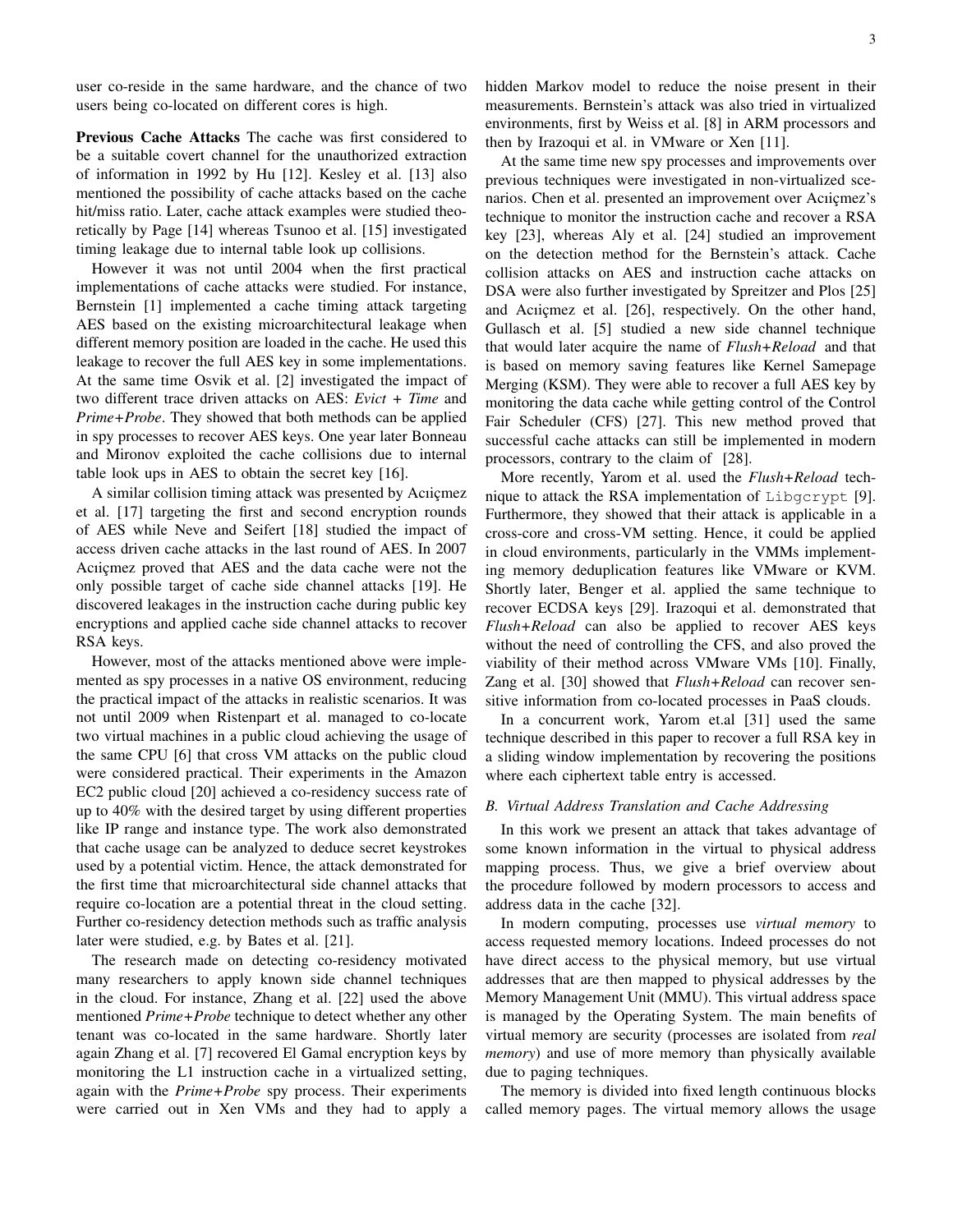4



Fig. 1. Cache accesses when it is physically addressed.

of these memory pages even when they are not allocated in the main memory. When a specific process needs a page not present in the main memory, a page fault occurs and the page has to be loaded from the auxiliary disk storage. Therefore, a translation stage is needed to map virtual addresses to physical addresses prior to the memory access. In fact, cloud systems have two translation processes, i.e, guest OS to VMM virtual address and VMM virtual address to physical address. The first translation is handled by shadow page tables while the second one is handled by the MMU. This adds an abstraction layer with the physical memory that is handled by the VMM.

During translation, the virtual address is split into two fields: the offset field and the page field. The length of both fields depends directly on the *page size*. Indeed, if the page size is  $p$  bytes, the lower  $log_2(p)$  bits of the virtual address will be considered as the *page offset*, while the rest will be considered as the *page number*. Only the page number is processed by the MMU and needs to be translated from virtual to physical page number. The page offset remains untouched and will have the same value for both the physical and virtual address. Thus, the user still knows some bits of the physical address. Modern processors usually work with 4 KB pages and 48 bit virtual addresses, yielding a 12 bit offset and the remaining bits as virtual page number.

In order to avoid the latency of virtual to physical address translation, modern architectures include a Translation Lookaside Buffer (TLB) that holds the most recently translated addresses. The TLB acts like a small cache that is first checked prior to the MMU. One way to avoid TLB misses for large data processes is to increase the *page size* so that the memory is divided into fewer pages [33], [34], [35]. Since the possible virtual to physical translation tags have been significantly reduced, the CPU will observe less TLB misses than with 4 KB pages. This is the reason why most modern processors support the use of huge size pages, which typically have a size of at least 1 MB. This feature is particularly effective in virtualized settings, where virtual machines are typically rented to avoid the intensive use of hardware resources on private computers. In fact, most well known VMM providers support the use of huge size pages by guest OSs to improve the performance of those heavy load processes [36], [37], [38].

Cache Addressing: Caches are physically tagged, i.e, the physical address is used to decide the position that the data will occupy in the cache. With *b*-byte size cache lines and *m*-way set associative caches (with *n* number of sets), the lower  $log_2(b)$  bits of the physical address are used to index the byte in a cache line, while the following  $log_2(n)$  bits select the set that the memory line is mapped to in the cache. A graphical example of the procedure carried out to address the data in the cache can be seen in Figure 1. Recall that if a page size of 4 KB is used, the offset field is 12 bits long. If  $log_2(n) + log_2(b)$  is not bigger than 12, the set that a cache line is going to occupy can be addressed by the offset. In this case we say that the cache is virtually addressed, since the position occupied by a cache line can be determined by the virtual address. In contrast, if more than 12 bits are needed to address the corresponding set, we say that the cache is physically addressed, since only the physical address can determine the location of a cache line. Note that when huge size pages are used, the offset field is longer, and therefore *bigger* caches can be virtually addressed. As we will see, this information can be used to mount a cross-VM attack in the L3 cache.

#### *C. The Prime+Probe Technique*

Our new attack is based on the methodology of the known *Prime+Probe* technique. *Prime+Probe* is a cache-based side channel attack technique used in [2], [22], [7] that can be classified as an access driven cache attack. The spy process ascertains which of the sets have been accessed in the cache by a victim. The attack is carried out in 3 stages:

– Priming stage: In this stage, the attacker fills the monitored cache with his own cache lines. This is achieved simply by accessing his own made up data.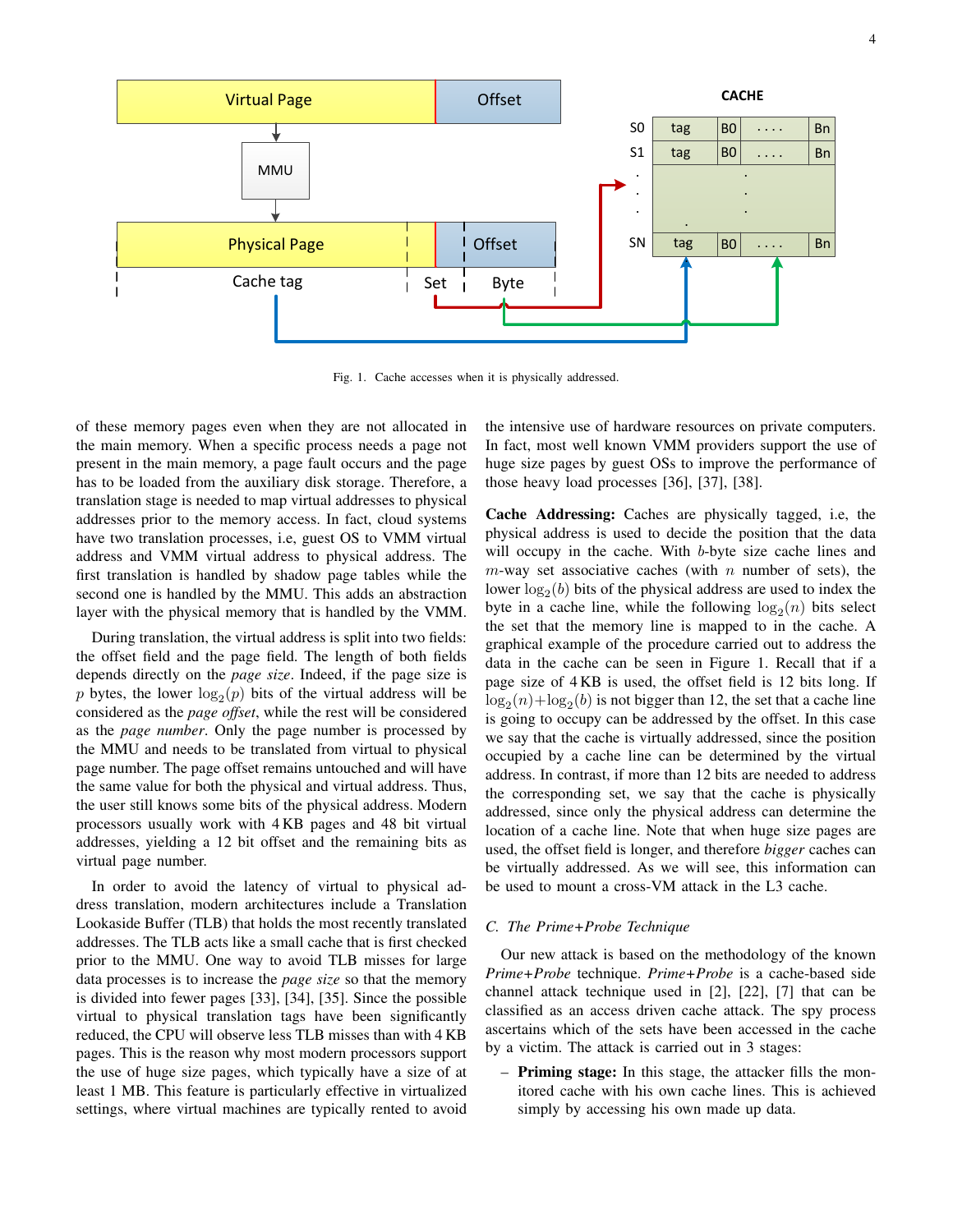- Victim accessing stage: In this stage the attacker waits for the victim to access some positions in the cache, causing the eviction of some of the cache lines that were primed in the first stage.
- Probing stage: In this stage the attacker accesses the priming data again. When the attacker reloads data from a set that has been used by the victim, some of the primed cache lines have been evicted, causing a higher probe time. However if the victim did not use any of the cache lines in a monitored set, all the primed cache lines will still reside in the cache causing a low probe time.

The *Prime+Probe* side channel attack has some limitations. First, it can only be applied in small caches (typically the L1 cache), since only a few bits of the virtual address are known. Second, the employment of such a spy process in small caches restricts its application to processes co-located on the same core. Finally, modern processors have very similar access times for L1 and L2 caches, only differing in a few cycles, which makes the detection method noisy and challenging. For instance, this challenge was also experienced in [7], where the authors had to apply a Hidden Markov Model in addition to the *Prime+Probe* technique to deal with noisy measurements.

# III. THE *S\$A* ATTACK

In this section we present the technical details of our *S\$A* attack. Later we demonstrate the viability of the attack on the OpenSSL1.0.1.f's C-implementation of AES [39] to achieve a full AES key recovery in a scenario where the attacker and the victim are co-located on the same machine but run on different cores. Our *S\$A* attack has several advantages over the previous cache side channel attacks on AES:

- Our *S\$A* attack is the *first* efficient cross-core cache attack that does not take advantage of deduplication features, yet succeeds in retrieving key information across VM boundaries. While some previous attacks, e.g. *Flush+Reload* rely on deduplication, other attacks such as *Prime+Probe* were also applied in the cloud but assumed to be co-located in the same core with the target process. In contrast, the new *S\$A* attack detects accesses made to the last level cache by using huge size pages to allocate the attacker's data. Since the last level of cache is usually shared among all the cores in modern processors, our spy process can detect cache accesses even when the victim is co-located in a different core on the same machine;
- We achieve almost the same efficiency as the *Flush+Reload* attack with the *S\$A* spy process. Other attacks like Bernstein's attack require a much higher number of encryptions to get partial information of the AES key;
- The *S\$A* can be considered a non-intrusive cache attack. In the case of AES only 4 sets from the last level cache need to be monitored to recover a full AES encryption key.

# *A. S\$A enabled by Huge Pages*

The *S\$A* attack proposed in this work, is enabled by making use of huge pages and thereby eliminating a major obstacle that normally restricts the *Prime+Probe* attack to target the L1 cache. A similar method was first discussed by Hund et al. [40] to bypass the ASLR in a Windows OS. As explained in Section II, a user does not use the physical memory directly. Instead, the user is assigned a virtual memory so that a translation stage is performed from virtual to physical memory at the hardware level. The address translation step creates an additional challenge to the attacker since real addresses of the variables of the target process are unknown to him. However this translation is only performed in some of the higher order bits of the virtual address, while a lower portion, named the *offset*, remains untouched. Since caches are addressed by the physical address, if we have cache line size of *b* bytes, the lower  $log_2(b)$  bits of the address will be used to resolve the corresponding byte in the cache line. Furthermore if the cache is set-associative and for instance divided into *n* sets, then the next  $log_2(n)$  bits of the address will select the set that each memory data is going to occupy in the cache. The  $\log_2(b)$ -bits that form the byte address within a cache line, are contained within the offset field. However, depending on the cache size the following field which contains the set address may exceed the offset boundary. The offsets allow addressing within a memory page. The OS's Memory Management Unit (MMU) keeps track of which page belongs to which process. The page size can be adjusted to better match the needs of the application. Smaller pages require more time for the MMU to resolve.

Here we focus on the default 4 KB page size and the larger page sizes provided under the common name of Huge pages. As we shall see, the choice of page size will make a significant difference in the attackers ability to carry out a successful attack on a particular cache level:

- 4 KB pages: For 4 KB pages, the lower 12-bit offset of the virtual address is not translated while the remaining bits are forwarded to the Memory Management Unit. In modern processors the cache line size is usually set as 64 bytes. This leaves 6 bits untouched by the Memory Management Unit while translating regular pages. As shown in the top of Figure 2 the page offset is known to the attacker. Therefore, the attacker knows the 6-bit byte address plus 6 additional bits that can only resolve accesses to small size caches (64 sets at most). This is the main reason why techniques such as *Prime+Probe* have only targeted the L1 cache, since it is the only one permitting the attacker to have full control of the bits resolving the set. Therefore, the small page size indirectly prevents attacks targeting big size caches, i.e. the L2 and L3 caches.
- Huge pages: The scenario is different if we work with huge size pages. Typical huge page sizes are at 1 MB or even greater. This means that the offset field in the page translation process is larger, with 20 bits or more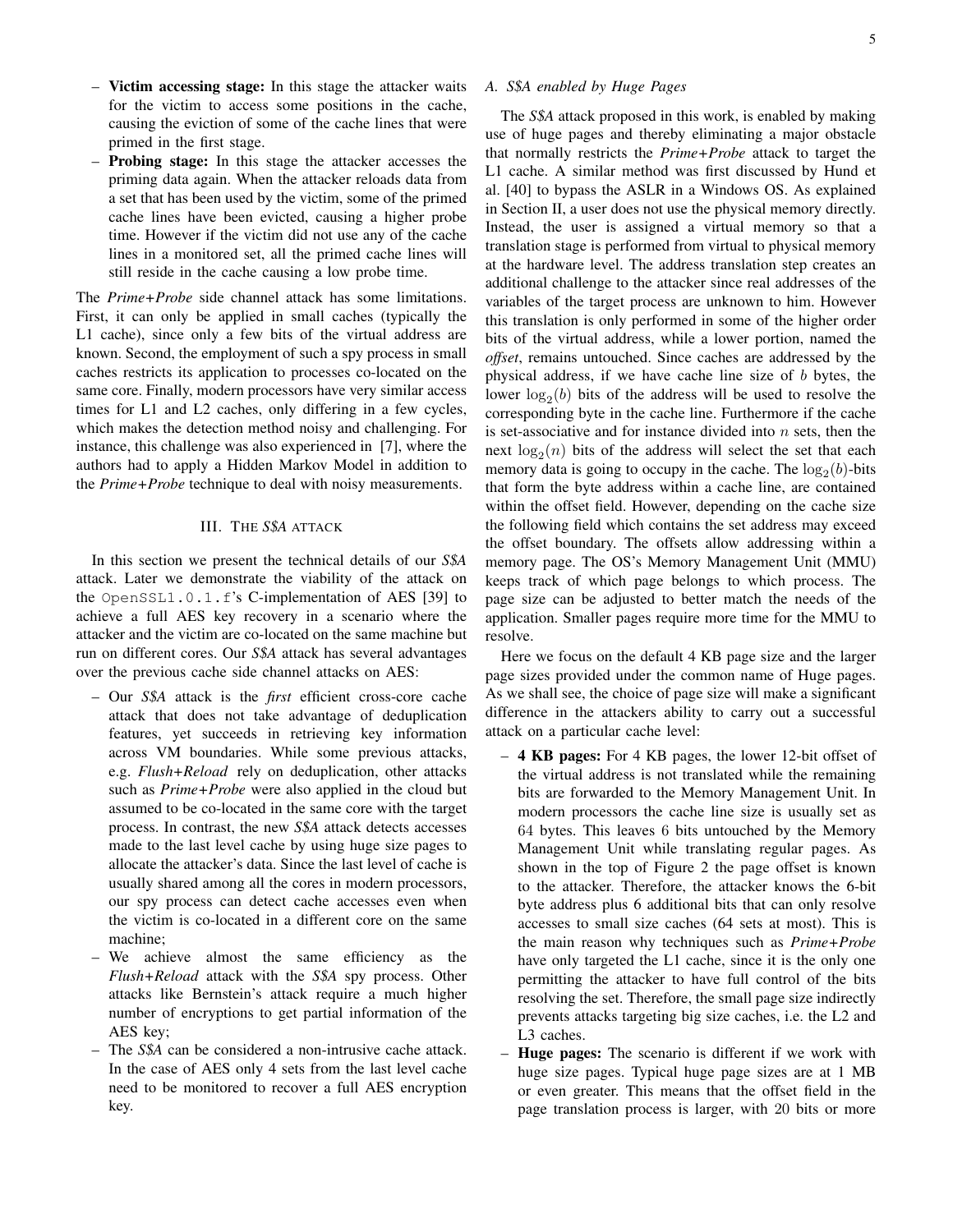

Fig. 2. Regular Page (4 KB, top) and Huge Page (256 KB, bottom) virtual to physical address mapping for an Intel x86 processor. For Huge pages the entire L3 cache sets become transparently accessible even with virtual addressing.

remaining untouched during page translation. Observe the example presented in Figure 2. For instance, assume that our computer has 3 levels of cache, with the last one shared, and the L1, L2 and L3 caches are divided into 64, 512 and 4096 sets, respectively. The first lowest 6-bits of the offset are used for addressing the 64 byte long cache lines. The following 6 bits are used to resolve the set addresses in the L1 cache. For the L2 and L3 caches this field is 9 and 12-bits wide, respectively. In this case, a huge page size of 256 KB (18 bit offset) or higher will give the attacker full control of the set occupied by his data in all three levels of cache, i.e. L1, L2 and L3 caches. A 256 KB or higher page size, will enable an attacker to target individual lines of the entire L3 cache. The significance of targeting the last level cache becomes apparent when one considers the access time gap between the last level cache and the memory, which is much more pronounced compared to the access time difference between the L1 and L2 caches. Therefore, using huge pages makes it possible to reach a higher resolution *Prime+Probe* style attack.

# *B. The S\$A Attack*

The *S\$A* technique takes advantage of the control of the lower *k* bits in the virtual address that we gain with the huge size pages. These are the main steps that our spy process will follow to detect accesses to the last level cache:

– Step 1 Allocation of huge size pages: The spy process is based on the control that the attacker gains on the virtual address when using huge size pages. Therefore the spy process has to have access to the available huge pages, which requires administrator rights. Recall that this is not a problem in the cloud scenario where the attacker has administrator privileges to his guest OS.

- Step 2 Prime the desired set in the last level cache: In this step the attacker creates data that will occupy one of the sets in the last level cache. By controlling the virtual address, the attacker knows the set that the created data will occupy in the last level cache. Once sufficiently many lines are created to occupy the set, the attacker primes it and ensures that the set is filled. Typically the last level caches are inclusive. Thus we will not only fill the shared last level cache set but also some sets in the upper level caches.
- Step 3 Reprime to ensure that our data only resides in last level cache: Priming all cache levels can lead to misspredictions due to the different access times between the last level of cache and the upper levels. Since we clearly want to distinguish between accesses from the last level cache and memory, we reprime our upper level caches. The basic idea is to be sure to evict our data from the upper level caches, but not from the last level cache. Therefore we ensure that our reprime data goes to a *different* set in the last level cache, but to the same set in the upper level caches.
- Step 4: Victim process runs: After the two priming stages, the victim runs the target process. Since one of the sets in the last level cache is already filled, if the targeted process uses the monitored set, one of the primed lines is going to be evicted. Remember we are priming the last level cache, so evictions will cause memory lines to reside in the memory. If the monitored set is not used, all the primed lines are going to reside in the last level cache after the victim's process execution.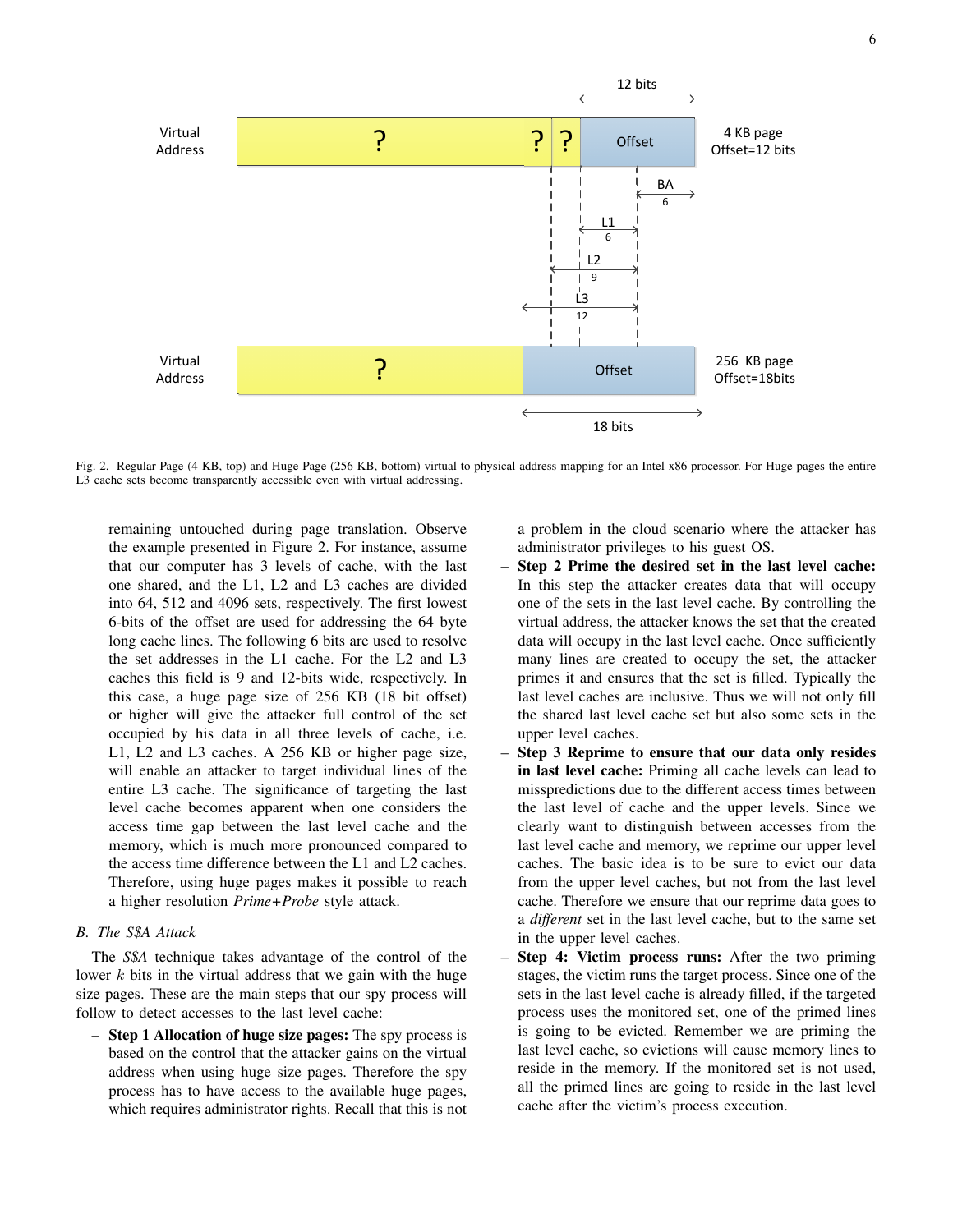

Fig. 3. Histograms of 10,000 access times in the probe stage when all the lines are in the L3 cache and when all except one are in the cache (and the other one in the memory).

– Step 5: Probe and measure: Once the victim's process has finished, the spy process probes the primed memory lines and measures the time to probe them all. If one or more lines have been evicted by the targeted process, they will be loaded from the memory and we will see a higher probe time. However if all the lines still reside in the set, then we will see a shorter probe time.

The last step can be made more concrete with the experiment results summarized in Figure 3. The experiment was performed in native execution (no VM) on an intel i5-650 that has a 16-way associative last level cache. It can be seen that when all the lines reside in the last level cache we obtain very precise probe timings with average around 250 cycles and with very little variance. However when one of the lines is evicted from last level cache and resides in memory, both the access time and the variance are higher. We conclude that both types of accesses are clearly distinguishable.

For further clarification of the prime and reprime stages we present an example in Figure 4. Assume that we want to monitor set 0 in the last level cache. The last level cache has 1024 sets, and the upper level caches have only 64 sets. Assume that the memory line size is 64 bytes and that the associativity for this cache is 8 and 4 for the last level cache and the upper level caches, respectively. In the example we also assume that all the caches are inclusive. We know that bits 0 *−* 5 will select the corresponding byte in the memory line. We set our data so that the virtual address is 0 from bit 6 to bit 15, in order to ensure that we are filling set 0 in the last level cache. We have to take into account that not only the last level cache will be filled, but also the upper level caches. The reprime stage evicts the blue lines in the upper level caches and replaces them with the yellow lines, which will go to a different set in the last level cache. With this approach, we

ensure that the lines we are working with only reside in set 0 of the last level cache.

Handling Cache Slices: Typically the last level of cache is divided into *slices* [41], [42], [33]. This means that if the specifications say that we have a 4 MB last level cache, this might be divided into two (or more) slices of 2 MB each. Suppose now that the last level cache is a *m*-way set associative cache, and that it has *n* sets. If the last level cache is divided into two slices, we would be addressing *n/*2 sets instead of *n* sets. Depending on the slice selection method that the architecture implements, our data occupies slice 0 or slice 1. Recall that the last level of cache is usually shared among all the cores. This means that if the cache is not divided into slices, two cores will not be able to access data in the same set in the same clock cycle. However if the cache is divided in two slices, there is a 50% chance that two different cores are accessing different slices. Therefore, the cores can access data in the same set in the same clock cycle.

The division of the last level cache into slices makes it necessary to add another step to the *S\$A*. Depending on the algorithm used to select the corresponding slice, the selection of the lines that fill one of the sets of one of the slices can be difficult. However we can always identify the lines that fill a specific set in a slice by measuring the reload time of those lines. If we are working with an *m*-way associative cache, we need *m* lines to fill one of the sets in one of the slices. We can verify that we found those specific lines when priming and probing  $m + 1$  lines gives a significantly higher reload time, since the  $(m+1)^{th}$  line evicts one of the previous ones. Using this method, it is straightforward to try and identify such cache lines for each slice.

The Intel i5-650 processor used in our experiments has a two-sliced last level cache. The slice where the data is going to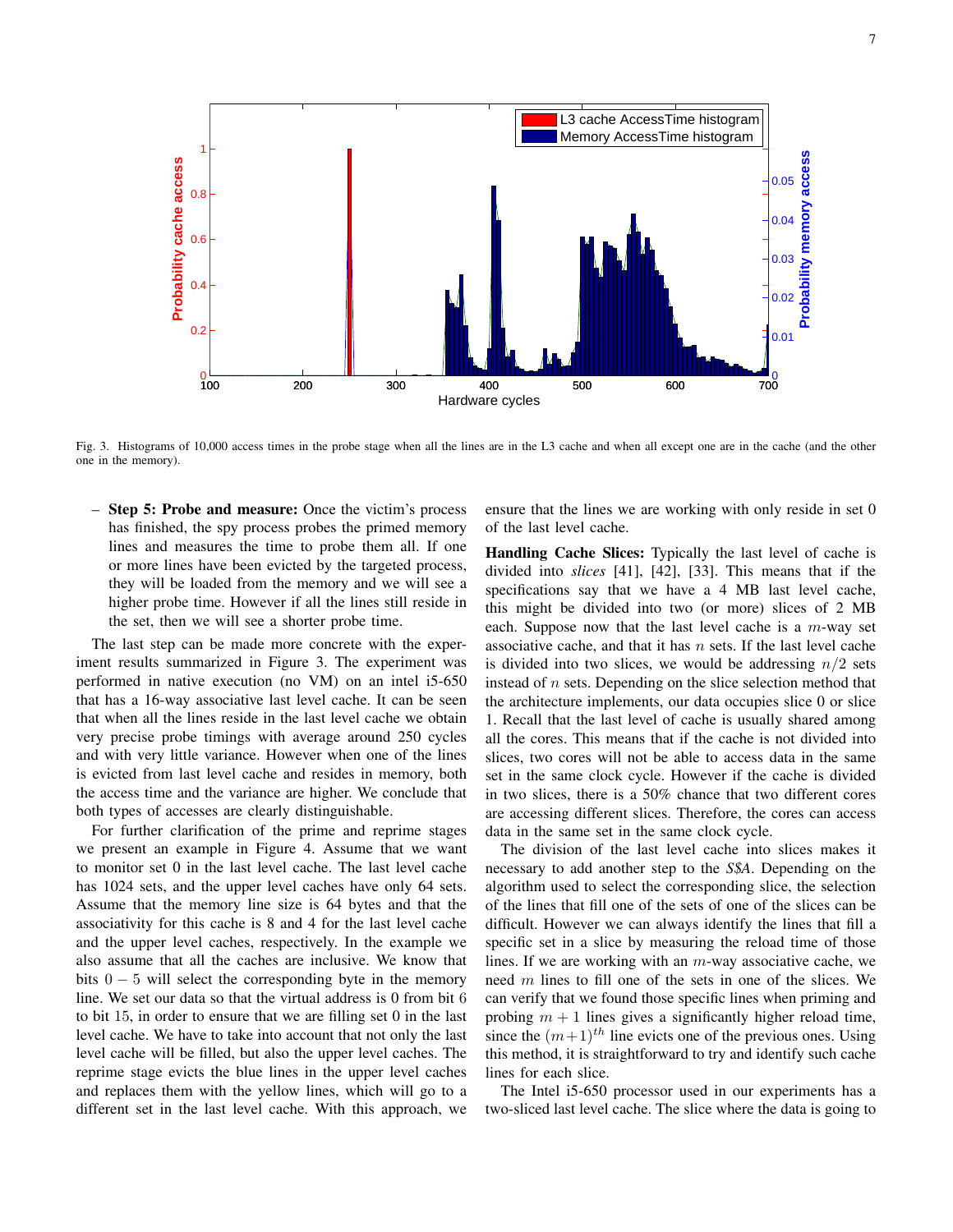

Fig. 4. Prime and reprime stages to ensure we monitor the last level cache.

be located is selected with the  $(l+1)$ <sup>th</sup> bit, assuming we have *l* bits to address the set and cache line byte. If the  $(l + 1)$ <sup>th</sup> bit is 0, the data will be stored in slice 0, whereas if the bit is a 1, the data will be stored in the slice 1.

### IV. *S\$A* APPLIED TO AES

In this section we proceed to explain how the *S\$A* spy process can be applied to attack AES. We use the C reference implementation of OpenSSL1.0.1f library which uses 4 different T-tables during the AES execution. The implementation of AES is based on the execution of three main operations, i.e., a table lookup operation, a MixColumns operation and a key addition operation. For AES-128 these operations are repeatedly executed for 9 rounds, whereas the last round only implements the table look up and key addition operations. OpenSSL uses 4 different 1 KB sized T-tables for the 10 rounds. Recovering one round key is sufficient for AES-128, as the key scheduling is invertible.

We use the last round as our targeted round for convenience. Since the  $10^{th}$  round does not implement the MixColumns operation, the ciphertext directly depends on the T-table position accessed and the last round key. Assume  $S_i$  to be the value of the *i*th byte prior to the last round T-table look up operation. Then the ciphertext byte  $C_i$  will be:

$$
C_i = T_j[S_i] \oplus K_i^{10} \tag{1}
$$

where  $T_j$  is the corresponding T-table applied to the  $i^{th}$  byte and  $K_i^{10}$ . It can be observed that if the ciphertext and the Ttable positions are known, we can guess the key by a simple XOR operation. We assume the ciphertext to be always known by the attacker. Therefore the attacker will use the *S\$A* spy process to guess the T-table position that has been used in the encryption and consequently, obtain the key.

Since *S\$A* will decide which table look up position has been used by monitoring memory accesses, we need to know how the T-tables are handled in memory. With 64 byte memory lines, each T-table occupies 16 cache lines and each cache line holds 16 T-table positions for OpenSSL 1.0.1f. Furthermore the sets that each of these lines occupy in the cache increase sequentially, i.e, if  $T[0 - 15]$  occupies set 0, then  $T[16 - 31]$  occupies set 1..etc. Since each encryption makes 40 accesses to each of the T-tables, the probability of not accessing one of the T-tables memory lines is:

$$
Prob[no access T[i]] = (1 - (15/16))^{40} \approx 8\%.
$$
 (2)

Thus, if the attacker knows which set each of the T-table memory lines occupies, *S\$A* will detect that the set is not accessed 8% of the time. We use the same procedure as in [10] to determine the key used in the last round operation. Each ciphertext value is going to be assigned a counter that will depend on the usage of the monitored T-table line. Recall that the use of the monitored T-table memory line could have taken place in any of the 10 rounds of AES. However, since the accesses are profiled according to the corresponding ciphertext value, the attacker has two options:

- Assign an *access counter*: Assign an access counter to each possible ciphertext byte value  $C_i$  that increments each time the monitored T-table line *is accessed*. In this scenario, once enough measurements have been taken, the ciphertext values corresponding to the monitored Ttable line will present higher counters than the rest.
- Assign a *miss counter*: Assign a miss counter to each possible ciphertext byte value  $C_i$  that increments each time the monitored T-table line *is not accessed*. Thus, once enough measurements have been taken, the ciphertext values corresponding to the monitored T-table line will present minimum values.

Measuring microarchitectural timings implies dealing with noise that increases the measured time, e.g., TLB misses and context switches. Since in our attack scenario this noise is most of the time only biased in one direction (increasing access times), we decide to use the *miss counter*, since it is less susceptible to noise, hence ensuring very low false positives.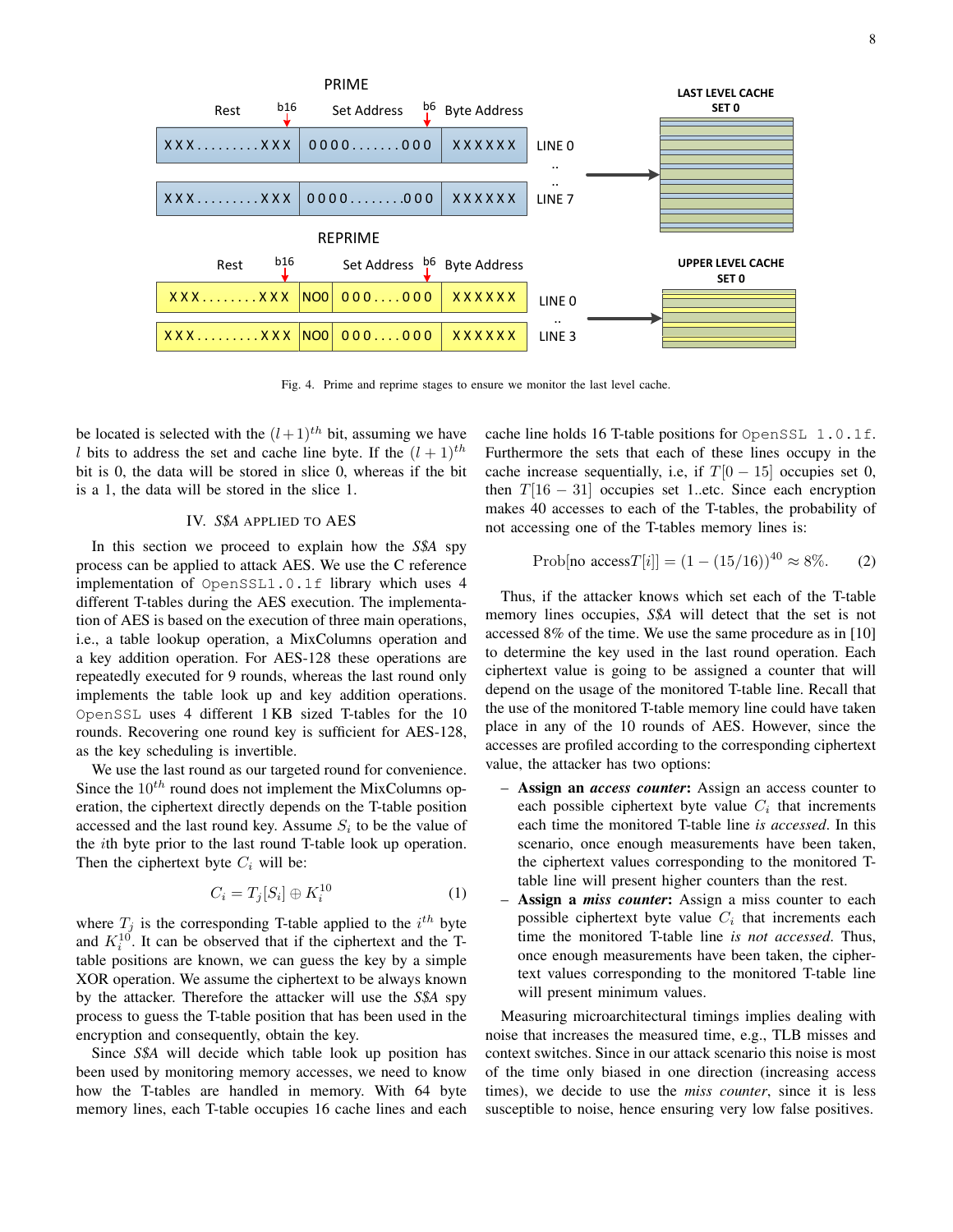

Fig. 5. Histograms of 500 access times monitored in the probe stage for a) a set used by a T-table memory line and b) a set not used by a T-able memory line. Measurements are taken in the Xen 4.1 cross-VM scenario.

Thus, once enough measurements have been collected by *S\$A* we will see that 16 ciphertext values have significantly higher access counters than the rest. The key is obtained by solving Equation (1), i.e, by XOR-ing each of the ciphertext values with each of the values in the monitored T-table memory line. This operation outputs sets of possible keys for each ciphertext value, while the correct key is present in all of them.

Locating the Set of the T-Tables: The previous description implicitly assumes that the attacker knows the location, i.e. the sets, that each T-table occupies in the shared level cache. A simple approach to gain this knowledge is to prime and probe every set in the cache, and analyze the timing behavior for a few random AES encryptions. The T-table based AES implementation leaves a distinctive fingerprint on the cache, as T-table size as well as the access frequency (92% per line per execution) are known. Once the T-tables are detected, the attack can be performed on a single line per table. Nevertheless, this locating process can take a significant amount of time when the number of sets is sufficiently high in the outermost shared cache.

An alternative, more efficient approach is to take advantage of the shared library page alignment that some OSs like Linux implement. Assuming that the victim is not using huge size pages for the encryption process, the shared library is aligned at a 4 KB page boundary. This gives us some information to narrow down the search space, since the lower 12 bits of the virtual address will not be translated. Thus, we know the offset  $f_i$  modulo 64 of each T-table memory line and the T-table location process has been reduced by a factor of 64. Furthermore, we only have to locate one T-table memory line per *memory page*, since the remaining table occupies the consecutive sets in the last level cache.

Attack stages: Putting all together, these are the main stages that the we follow to attack AES with *S\$A*

- Step 1: Last level cache profile stage: The first stage to perform the attack is to gain knowledge about the structure of the last level cache, the number of slices, and the lines that fill one of the sets in the last level cache.
- Step 2: T-table set location stage: The attacker has to know which set in the last level cache each T-table occupies, since these are the sets that need to be primed to obtain the key.
- **Step 3: Measurement stage:** The attacker primes and reprimes the desired sets, requests encryptions and probes again to check whether the monitored sets have been used or not.
- Step 4: Key recovery stage: Finally, the attacker utilizes the measurements taken in Step 3 to derive the last round key used by the AES server.

## V. EXPERIMENT SETUP AND RESULTS

In this section we analyze our experiment setup and the results obtained in native machine, single VM and in the cross-VM scenarios. We also include a comparison with previous attacks that were performed in virtualized scenarios targeting AES.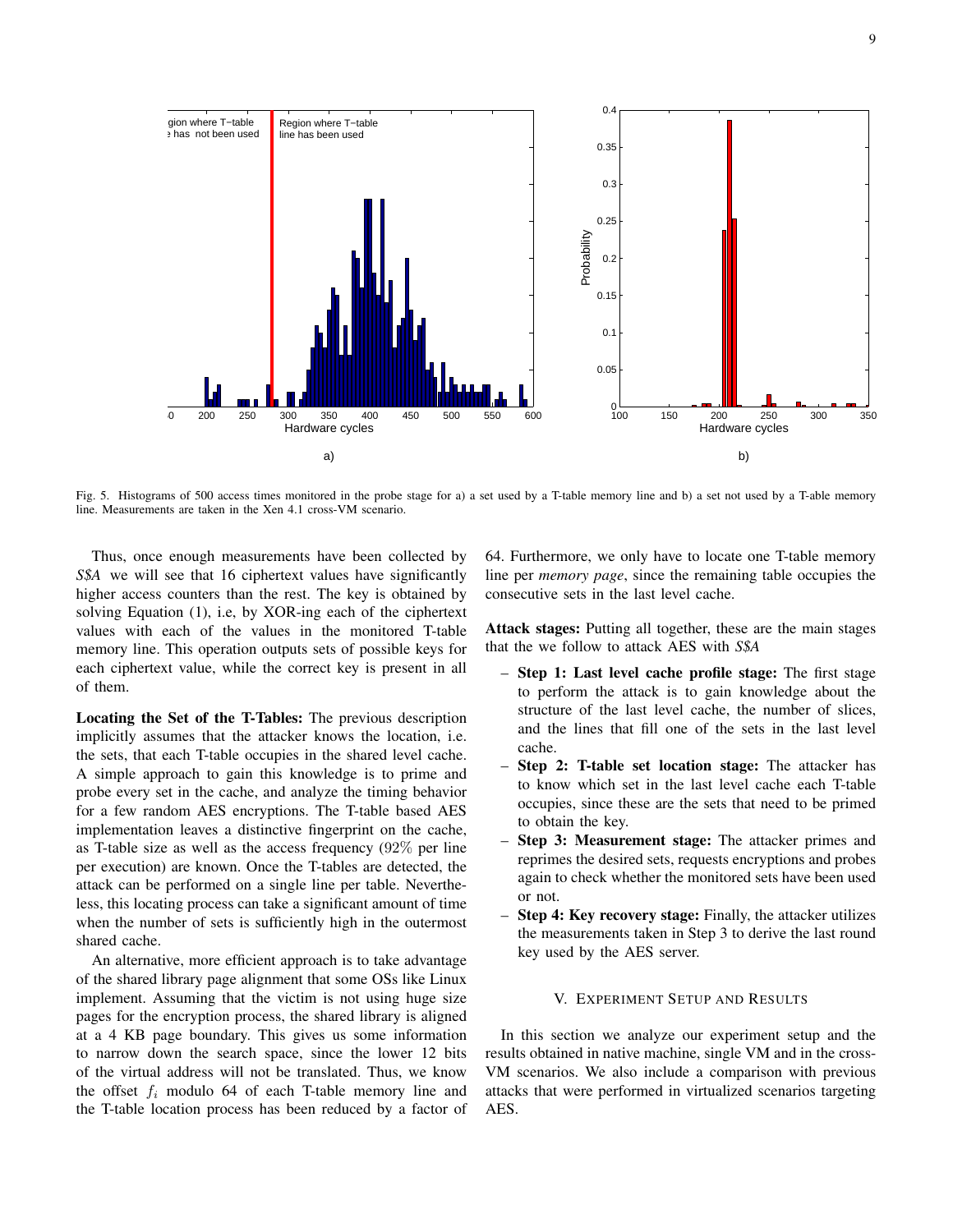Native OS scenario XEN Single VM scenario XEN Cross VM scenario VMware Cross VM scenari

Fig. 7. Number of key bytes correctly recovered vs number of encryptions needed for native OS, single VM and cross-VM scenarios.

*A. Testbed Setup*

The machine used for all our experiments is a dual core Nehalem Intel i5-650 [43] clocked at 3.2 GHz. This machine works with 64 byte cache lines and has private 8-way associative L1 and L2 caches of size  $2^{15}$  and  $2^{18}$  bytes, respectively. In contrast, the 16-way associative L3 cache is shared among all the cores and has a size of  $2^{22}$  bytes, divided into two slices. Consequently, the L3 cache will have  $2^{12}$  sets in total. Therefore 6 bits are needed to address the byte address in a cache line and 12 more bits to specify the set in the L3 cache. The huge page size is set to 2 MB, which ensures a set field length of 21 bits that are untouched in the virtual to physical address translation stage. All the guest OSs use Ubuntu 12.04, while the VMMs used in our cloud experiments are Xen 4.1 fully virtualized and VMware ESXI 5.5. Both allow the usage of huge size pages by guest OSs [44], [38], [45].

The target process is going to use the C reference implementation of OpenSSL1.0.1f, which is the default if the library is configured with no-asm and no-hw options. We would like to remark that these are not the default OpenSSL installation options in most of the products.

The attack scenario is going to be the same one as in [1], [10], where one process/VM is handling encryption requests with an secret key. As in [10], the attacker's process/VM is co-located with the encryption server, but on different cores. We assume synchronization with the server, i.e, the attacker starts the *S\$A* spy process and then sends random plaintexts to the encryption server. The communication between encryption server and attacker is carried out via socket connections. Upon the reception of the ciphertext, the attacker measures the L3 cache usage by the *S\$A* spy process. All measurements are taken by the attackers process/VM with the rdtscp function, which not only reads the time stamp counters but also ensures that all previous processes have finished before its execution [46].

14 16 18  $\overline{2}$  $2<sup>2</sup>$ 

guessed

#### *B. The Cross-Core Cross-VM Attack*

We perform the attack in three different scenarios: native machine, single VM and cross-VM. In the native and single VM scenarios, we assume that the huge size pages are set to be used by any non-root process running in the OS. Recall that in the cross-VM scenario, the attacker has administrator rights in his own OS.

The first step is to recognize the access pattern of the L3 cache in our Intel i5-650. Using *S\$A* we detect that the L3 cache is divided in more than one slice, since generating 17 random lines that occupy the set 0 in the cache does not output higher probe timings. The spy process helps us to understand that the cache is divided into two slices, and that the slice selection method is based on the parity of the 17th bit, i.e, the first non set addressing bit. Thus we need 16 odd lines to fill a set in the odd slice, whereas we need 16 even lines to fill a specific set in the even slice.

The second step is to recognize the set that each T-table cache line occupies in the L3 cache. For that purpose we monitor each of the possible sets according to the offset obtained from the linux shared library alignment feature. Recall that if the offset modulo  $64 f_0$  of one of the T-tables is known, we only need check the sets that are 64 positions apart, starting from  $f_0$ . By sending random plaintexts the set holding a T-table cache line is used around 90% of the times, while around 10% of the times the set will remain unused. The difference between a set allocating a T-table cache line and a set not allocating a T-table cache line can be graphically seen in Figure 5, where 500 random encryptions were monitored with *S\$A* for both cases in a cross-VM scenario in Xen 4.1. It can be observed that monitoring an unused set results in more stable timings in the range of 200-300 cycles. However monitoring a set used by the T-tables outputs higher time





Fig. 6. Miss counter values for ciphertext 0 normalized to the maximum value. The key is e1 and we are monitoring the last 8 values of the T-table

(since the table starts in the middle of a memory line).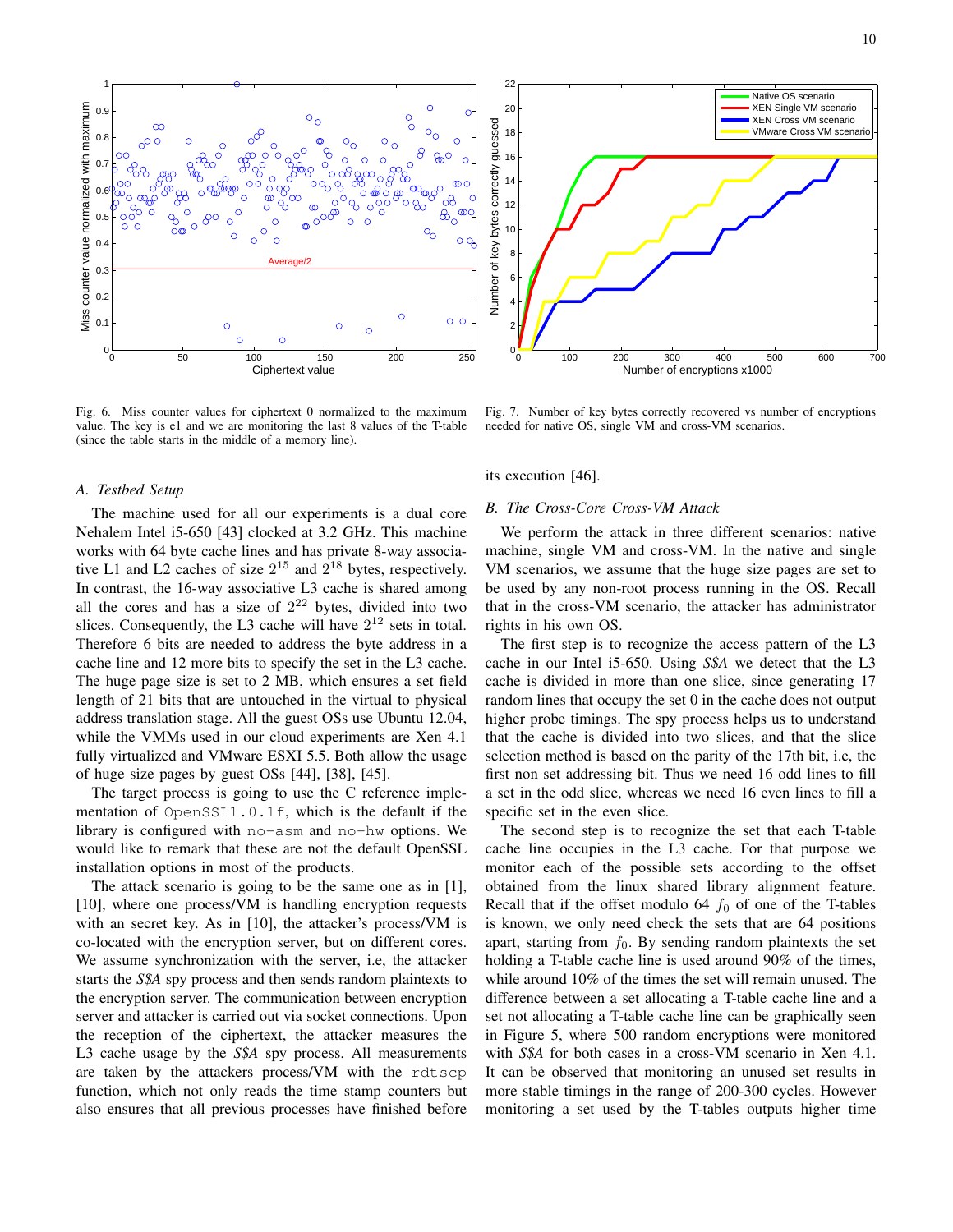TABLE I COMPARISON OF CROSS-VM CACHE SIDE-CHANNEL ATTACKS ON AES

| Attack                                  | Platform             | Methodology                                       | OpenSSL      | <b>Traces</b> |
|-----------------------------------------|----------------------|---------------------------------------------------|--------------|---------------|
| <b>Spy-Process based Attacks:</b>       |                      |                                                   |              |               |
| Collision timing [16]                   | Pentium 4E           | Time measurement                                  | $0.9.8a^{1}$ | 300.000       |
| Prime+probe [2]                         | Pentium 4E           | L1 cache prime-probing                            | 0.9.8a       | 16.000        |
| $Evict+time$ [2]                        | Athlon 64            | L1 cache evicting                                 | 0.9.8a       | 500.000       |
| $Flush+Reload$ (CFS) <sup>2</sup> [5]   | Pentium M            | $Flush + reload$ w/CFS                            | 0.9.8m       | 100           |
| $Flush+Reload$ [10]                     | $i5-3320M$           | L <sub>3</sub> cache <i>Flush+reload</i>          | 0.9.8a       | 8.000         |
| Bernstein [24]                          | Core2Du <sub>0</sub> | Time measurement                                  | 1.0.1c       | $2^{22}$      |
| $Flush+Reload$ [10]                     | $i5-3320M$           | L <sub>3</sub> cache <i>Flush+reload</i>          | 1.0.1f       | 100.000       |
| SSA <sup>3</sup>                        | $i5-650$             | L3 cache S\$A                                     | 1.0.1f       | 150.000       |
| <b>Cross-VM Attacks:</b>                |                      |                                                   |              |               |
| Bernstein [11], $[10]$ <sup>4</sup>     | $i5-3320M$           | Time measurement                                  | 1.0.1f       | $2^{30}$      |
| Flush+Reload (VMware) <sup>5</sup> [10] | $i5-3320M$           | L <sub>3</sub> cache <i>Flush</i> + <i>Reload</i> | 1.0.1f       | 400.000       |
| $S\$ A} (Xen)                           | $i5-650$             | L3 cache S\$A                                     | 1.0.1f       | 650,000       |
| S\$A (VMware)                           | $i5-650$             | L3 cache S\$A                                     | 1.0.1f       | 500.000       |

<sup>1</sup> OpenSSL 0.9.8a uses a less noisier implementation.

<sup>2</sup> The attack is performed taking control of the CFS.

<sup>3</sup> Huge Pages have to be configured to allow non-root processes to use them.

<sup>4</sup> Only parts of the key were recovered, not the whole key.

<sup>5</sup> The attack is only possible if deduplication is enabled by the VMM. Transparent Page Sharing is no longer enabled by default in VMware. Amazon never enabled deduplication on all their AWS servers.

values around 90% of the time, whereas we still see some lower time values below 300 around 10% of the times. Note that the key used by the AES server is irrelevant in this step, since the set used by the T-table cache lines is going to be independent of the key.

The last step is to run *S\$A* to recover the AES key used by the AES server. We consider as valid ciphertexts for the key recovery step those that are at least below half the average of the overall timings. This threshold is based on empirical results that can be seen in Figure 6. The figure presents the miss counter value for all the possible ciphertext values of  $C_0$ , when the last line in the corresponding T-table is monitored. The key in this case is 0*xe*1 and the measurements are taken in a cross-VM scenario in Xen 4.1. In this case only 8 values take low miss counter values because the T-table finishes in the middle of a cache line. These values are clearly distinguishable from the rest and appear in opposite sides of the empirical threshold.

Results for the three scenarios are presented in Figure 7, where it can be observed that the noisier the scenario is, e.g. in the cross-VM scenario, the more monitored encryptions are needed to recover the key. The plot shows the number of correctly guessed key bytes vs. the number of encryptions needed. Recall that the maximum number of correctly guessed key bytes is 16 for AES-128. The attack only needs 150.000 encryptions to succeed on recovering the full AES key in the native OS scenario. Due to the higher noise in the cloud setting, the single VM recovers the full key with 250.000 encryptions. The cross-VM scenario was analyzed in two popular hypervisors, Xen and VMware, requiring 650.000 and 500.000 encryptions to recover the 16 key bytes respectively. We believe that Xen requires a higher number of encryptions due to the higher noise caused by the usage of a fully virtualized hypervisor. It is important to remark that the attack is completed in only 9 and 35 seconds, respectively, for the native and single VM scenarios. In the cross VM scenario, the attack succeeds in recovering the full key in 90 and 150 seconds in VMware and Xen, respectively. Recall that in the cross-VM scenario the external IP communication adds significant latency.

## *C. Comparison with previous attacks*

We compare the efficiency of the attack presented in this work with previously proposed attacks that targeted the AES. The comparison is presented in Table I. We make the following observations:

- Our attack is close to the efficiency achieved by the *Flush+Reload* attack in non-virtualized environments, and improves over previously proposed attacks. However, huge pages are required to be configured so that their usage by non-root processes is allowed.
- Our new *S\$A* attack is more efficient than Bernstein's attack in the cloud, which does not recover the entire key in the cloud even with a significantly higher number of encryptions.
- In the cloud, *S\$A* again requires more encryptions than *Flush+Reload* but not as much as to become impractical. The attack can still be realized under 3 minutes in XEN and under 2 in VMware. However, it should be noted that *S\$A* does not take advantage of memory deduplication process which is crucial for the cross-VM *Flush+Reload* attack. The deduplication feature (called Transparent Page Sharing in VMware) is now disabled by default in VMware [47]. Moreover, we have also confirmed with Amazon that deduplication was never enabled on all of their AWS servers due to security concerns.

Thus, the *S\$A* attack turns VMMs that are not vulnerable to *Flush+Reload* due to the lack of memory deduplication into a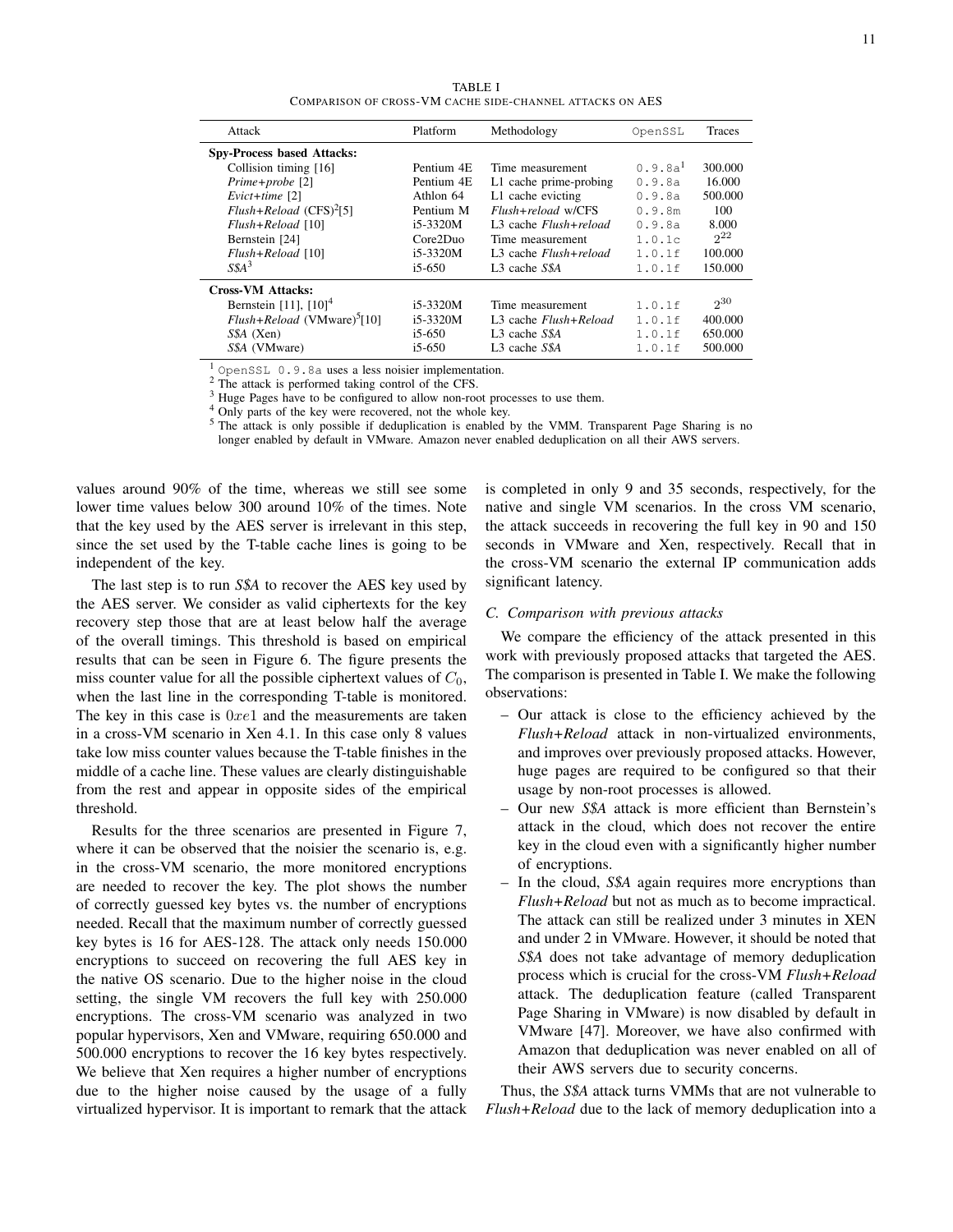valid target for cross-VM attacks. The only requirement is that guest OSs are allowed to use huge size pages. This feature is implemented at the OS level, and is not administered by the VMM.

# VI. APPLICABILITY AND COUNTERMEASURES

In this section we shortly comment on the applicability of this attack beyond the scope of AES software implementations and discuss ways how this attack can be prevented.

# *A. Applicability of S\$A*

As described earlier, the *S\$A* attack is a cross-core cross-VM attack. *S\$A* targets the shared level of cache (typically L3) in a SMP multiprocessor, hence can be used across cores. That is, the afttack works even if victim and spy are running on different cores in the same CPU. Unlike other cross-VM attacks, *S\$A* does not require deduplication of the targeted data. Previous attacks use deduplication to solve two independent problems. The obvious one is the detection of cache accesses to extract secret information of the victim. However, deduplication also solves the location problem, i.e. automates the detection of *where* the leaking data of the target is stored in cache. In *S\$A*, these two problems become independent. Hence, the attack is more challenging for the adversary, as the location problem needs to be solved before information can be extracted. However, since the extraction mechanism is the same, the *S\$A* is applicable in all scenarios where *Flush+Reload* can be applied. We claim the *S\$A* attack to be a substitute for the *Flush+Reload* attack whenever deduplication is not available. The added cost is the location step and a slightly decreased temporal resolution, since the (re-)priming needs to fill and check an entire set, not just a single line of cache. Hence, although this work demonstrates the applicability to AES only, the *S\$A* attack is applicable in all cases where the *Flush+Reload* can be applied and has been applied. In other words, *S\$A* can be applied to attack the public key cryptosystems targeted in [7], [9], [29]. This also means that focusing on countermeasures for AES is not helpful, since those will not prevent attacks on other crypto schemes also vulnerable to this attack.

However, the *S\$A* attack succeeds due to two main characteristics: the inclusiveness of the LLC in Intel processors and the usage of huge pages by client VMs. The first characteristic is not fulfilled in AMD processors, i.e, data located in L1 or L2 caches does not have to be present in the LLC. Therefore, when the victim accesses a particular memory block, it does not directly occupy a position in the LLC but resides in the upper level caches first. In this situation, our *S\$A* attack does not detect the usage of the leaking memory block.

The second characteristic, to the best of our knowledge, is accomplished by most of the well known hypervisors. However, we did not succeed on implementing the attack in Citrix Xen 6.2. The main reason seems to be that neither the guest VMs nor the hypervisor are allowed to utilize huge size pages. This restriction makes our attack impossible to succeed in the LLC.

# *B. AES-specific Countermeasures*

Cache-based side channels are not a new phenomenon, hence numerous countermeasures have been proposed. The most obvious one is the use of AES-NI or other AES hardware extensions, if available on the processor. A good discussion of that and several other countermeasures like data independent memory accesses and smaller T-tables can be found in [48].

#### *C. S\$A-specific Countermeasures*

Next, we discuss countermeasures that hinder the exploitability of the shared level cache and thereby prevent the *S\$A* attack.

Disable Huge Size Pages: In the particular case of the *S\$A* cache side channel attack, if huge size pages are not allowed to be used by the guests the attack is no longer possible. The decision of using the huge size pages could still be done *only* by the VMM, depending on certain parameters based on the length or the memory resources needed by the code.

Private L3 Cache Slices: One way to avoid the cache leakage that *S\$A* uses is to make the cache slices private per VM, similar to the countermeasure suggested in [49]. This means that a particular VM is not allowed to interfere with the cache slice that another co-located VM is using. In this scenario the attacker does not interfere with the victim's cache slice and therefore cannot decide whether a specific memory line was used with *S\$A*. This however, requires modifications to the cache arbitration mechanism and has the adverse affect of reducing the size of the cache slices made available to a single VM. It also limits the number of Guest VMs to the number of slices.

Hardware Masking of Addresses: Another possible solution is to apply a mask (implemented at the hardware level) to the offset field based on some of the non-set addressing bits in the physical address when huge size pages are used. Since the user no longer has control over the offset field, he cannot prime the specific set that he wants to target in the L3 cache and cannot decide whether the set was used or not by the victim.

Shadow Page Tables as Masking Option: In this case the shadow page tables that VMMs use for a virtual to virtual translation would play a more important role. For instance, the shadow page tables could not only handle the translation from VM virtual memory to VMM virtual memory, but also apply a mask based on the non cache-addressing bits. Thereby, the guest user does not know the masking value applied by the VM, and he cannot control the set that his data will occupy in the L3 cache.

#### VII. CONCLUSION

*S\$A*: A new deduplication free L3 cache side channel technique: We proposed a new side channel technique that is applied in the L3 cache and therefore can be applied in cross-core scenarios. The new side channel technique bases its methodology in the usage of huge size pages, which give extra information about the position that each memory location occupies in the L3 cache.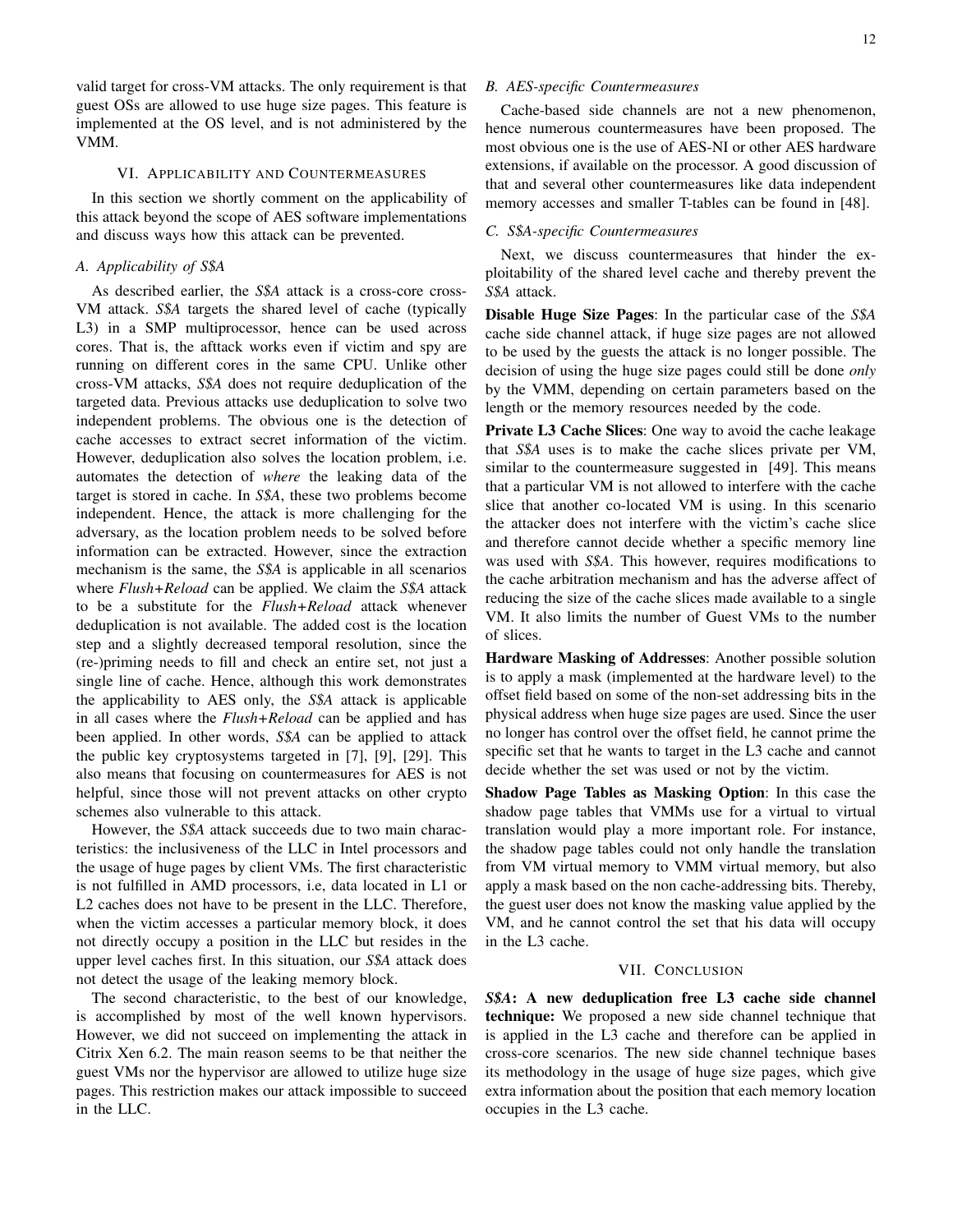Targeting the cloud environment: We demonstrated that the new side channel technique can also be implemented in the cloud, particularly in Xen 4.1 and VMware ESXI 5.5, where the usage of huge size pages by the guest OSs is allowed. Recall that the vast majority of the VMMs allow the usage of huge size pages, making *S\$A* a suitable target for all of them.

Applying the attack on AES: We demonstrated the viability of the new side channel technique by recovering AES keys monitoring only 4 sets in the L3 cache in both virtualized and non-virtualized scenarios. In the noisier scenario the attack succeeds to recover the full AES key in less than 3 minutes. Thus, we showed that the efficiency of *S\$A* is close to the efficiency achieved by *Flush+Reload* (which uses memory deduplication techniques) and is significantly higher than Bernstein's attack.

#### VIII. DISCLOSURE

We have disclosed our attack to the security teams of VMware, Amazon AWS and Citrix.

#### ACKNOWLEDGEMENTS

This work is supported by the National Science Foundation, under grant CNS-1318919. We would like to thank the anonymous reviewers of S&P 2015 for their helpful comments. We would also like to thank Craig Shue for his help on understanding huge page allocation procedures.

#### **REFERENCES**

- [1] D. J. Bernstein, "Cache-timing attacks on AES," 2004, URL: http://cr.yp.to/papers.html#cachetiming.
- [2] D. A. Osvik, A. Shamir, and E. Tromer, "Cache Attacks and Countermeasures: The Case of AES," in *Proceedings of the 2006 The Cryptographers' Track at the RSA Conference on Topics in Cryptology*, ser. CT-RSA'06. Berlin, Heidelberg: Springer-Verlag, 2006, pp. 1–20. [Online]. Available: http://dx.doi.org/10.1007/11605805\_1
- [3] A. Arcangeli, I. Eidus, and C. Wright, "Increasing memory density by using KSM," in *Proceedings of the linux symposium*, 2009, pp. 19–28.
- [4] "Kernel Samepage Merging," April 2014, http://kernelnewbies.org/ Linux\_2\_6\_32\#head-d3f32e41df508090810388a57efce73f52660ccb/.
- [5] D. Gullasch, E. Bangerter, and S. Krenn, "Cache Games Bringing Access-Based Cache Attacks on AES to Practice," in *Proceedings of the 2011 IEEE Symposium on Security and Privacy*, ser. SP '11. Washington, DC, USA: IEEE Computer Society, 2011, pp. 490–505. [Online]. Available: http://dx.doi.org/10.1109/SP.2011.22
- [6] T. Ristenpart, E. Tromer, H. Shacham, and S. Savage, "Hey, you, get off of my cloud: Exploring information leakage in third-party compute clouds," in *Proceedings of the 16th ACM Conference on Computer and Communications Security*, ser. CCS '09. New York, NY, USA: ACM, 2009, pp. 199–212. [Online]. Available: http://doi.acm.org/10.1145/1653662.1653687
- [7] Y. Zhang, A. Juels, M. K. Reiter, and T. Ristenpart, "Cross-VM side channels and their use to extract private keys," in *Proceedings of the 2012 ACM Conference on Computer and Communications Security*, ser. CCS '12. New York, NY, USA: ACM, 2012, pp. 305–316. [Online]. Available: http://doi.acm.org/10.1145/2382196.2382230
- [8] M. Weiss, B. Heinz, and F. Stumpf, "A Cache Timing Attack on AES in Virtualization Environments," in *14th International Conference on Financial Cryptography and Data Security (Financial Crypto 2012)*, ser. Lecture Notes in Computer Science. Springer, 2012.
- [9] Y. Yarom and K. Falkner, "FLUSH+RELOAD: A High Resolution, Low Noise, L3 Cache Side-Channel Attack," in *23rd USENIX Security Symposium (USENIX Security 14)*. San Diego, CA: USENIX Association, Aug. 2014, pp. 719–732. [Online]. Available: https://www.usenix.org/conference/ usenixsecurity14/technical-sessions/presentation/yarom
- [10] G. Irazoqui, M. S. Inci, T. Eisenbarth, and B. Sunar, "Wait a Minute! A fast, Cross-VM Attack on AES." in *RAID*, 2014, pp. 299–319.
- [11] ——, "Fine grain cross-vm attacks on xen and vmware," in *2014 IEEE Fourth International Conference on Big Data and Cloud Computing, BDCloud 2014, Sydney, Australia, December 3-5, 2014*, 2014, pp. 737– 744. [Online]. Available: http://dx.doi.org/10.1109/BDCloud.2014.102
- [12] W.-M. Hu, "Lattice Scheduling and Covert Channels," in *Proceedings of the 1992 IEEE Symposium on Security and Privacy*, ser. SP '92. Washington, DC, USA: IEEE Computer Society, 1992, pp. 52–. [Online]. Available: http://dl.acm.org/citation.cfm?id=882488.884165
- [13] J. Kelsey, B. Schneier, D. Wagner, and C. Hall, "Side Channel Cryptanalysis of Product Ciphers," *J. Comput. Secur.*, vol. 8, no. 2,3, pp. 141–158, Aug. 2000. [Online]. Available: http://dl.acm.org/citation. cfm?id=1297828.1297833
- [14] D. Page, "Theoretical Use of Cache Memory as a Cryptanalytic Side-Channel," 2002.
- [15] Y. Tsunoo, T. Saito, T. Suzaki, and M. Shigeri, "Cryptanalysis of DES implemented on computers with cache," in *Proc. of CHES 2003, Springer LNCS*. Springer-Verlag, 2003, pp. 62–76.
- [16] J. Bonneau, "Robust Final-Round Cache-Trace Attacks Against AES." *IACR Cryptology ePrint Archive*, vol. 2006, p. 374, 2006. [Online]. Available: http://dblp.uni-trier.de/db/journals/iacr/iacr2006. html#Bonneau06
- [17] O. Aciiçmez, W. Schindler, and Çetin K. Koç, "Cache Based Remote Timing Attack on the AES," in *Topics in Cryptology CT-RSA 2007, The Cryptographers Track at the RSA Conference 2007*. Springer-Verlag, 2007, pp. 271–286.
- [18] M. Neve and J.-P. Seifert, "Advances on Access-Driven Cache Attacks on AES," in *Selected Areas in Cryptography*, ser. Lecture Notes in Computer Science, E. Biham and A. Youssef, Eds. Springer Berlin Heidelberg, 2007, vol. 4356, pp. 147–162. [Online]. Available: http://dx.doi.org/10.1007/978-3-540-74462-7\_11
- [19] O. Aciiçmez, "Yet Another MicroArchitectural Attack:: Exploiting I-Cache," in *Proceedings of the 2007 ACM Workshop on Computer Security Architecture*, ser. CSAW '07. New York, NY, USA: ACM, 2007, pp. 11–18. [Online]. Available: http://doi.acm.org/10.1145/ 1314466.1314469
- [20] "Amazon Web Services," http://aws.amazon.com/es/.
- [21] A. Bates, B. Mood, J. Pletcher, H. Pruse, M. Valafar, and K. Butler, "Detecting Co-residency with Active Traffic Analysis Techniques," in *Proceedings of the 2012 ACM Workshop on Cloud Computing Security Workshop*, ser. CCSW '12. New York, NY, USA: ACM, 2012, pp. 1–12. [Online]. Available: http://doi.acm.org/10.1145/2381913.2381915
- [22] Y. Zhang, A. Juels, A. Oprea, and M. K. Reiter, "HomeAlone: Co-residency Detection in the Cloud via Side-Channel Analysis," in *Proceedings of the 2011 IEEE Symposium on Security and Privacy*, ser. SP '11. Washington, DC, USA: IEEE Computer Society, 2011, pp. 313–328. [Online]. Available: http://dx.doi.org/10.1109/SP.2011.31
- [23] C. X.-C. Chen Cai-Sen, Wang Tao and Z. Ping, "An Improved Trace Driven Instruction Cache Timing Attack on RSA," Cryptology ePrint Archive, Report 2011/557, 2011, http://eprint.iacr.org/.
- [24] H. Aly and M. ElGayyar, "Attacking AES Using Bernstein's Attack on Modern Processors," in *AFRICACRYPT*, 2013, pp. 127–139.
- [25] R. Spreitzer and T. Plos, "On the Applicability of Time-Driven Cache Attacks on Mobile Devices," in *Network and System Security - NSS 2013, 7th International Conference, Madrid, Spain, June 3-4, 2013, Proceedings*, ser. Lecture Notes in COMPUTER Science, R. S. Javier Lopez, Xinyi Huang, Ed., vol. 7873. Springer, 2013, pp. 656 – 662.
- [26] O. Aciiçmez, B. B. Brumley, and P. Grabher, "New Results on Instruction Cache Attacks." in *CHES*, ser. Lecture Notes in Computer Science, S. Mangard and F.-X. Standaert, Eds., vol. 6225. Springer, 2010, pp. 110–124. [Online]. Available: http://dblp.uni-trier.de/db/conf/ches/ches2010.html#AciicmezBG10
- [27] "CFS scheduler," April 2014, https://www.kernel.org/doc/ Documentation/scheduler/sched-design-CFS.txt.
- [28] K. Mowery, S. Keelveedhi, and H. Shacham, "Are AES x86 Cache Timing Attacks Still Feasible?" in *Proceedings of the 2012 ACM Workshop on Cloud Computing Security Workshop*, ser. CCSW '12. New York, NY, USA: ACM, 2012, pp. 19–24. [Online]. Available: http://doi.acm.org/10.1145/2381913.2381917
- [29] N. Benger, J. van de Pol, N. P. Smart, and Y. Yarom, ""Ooh Aah... Just a Little Bit": A Small Amount of Side Channel Can Go a Long Way." in *CHES*, 2014, pp. 75–92.